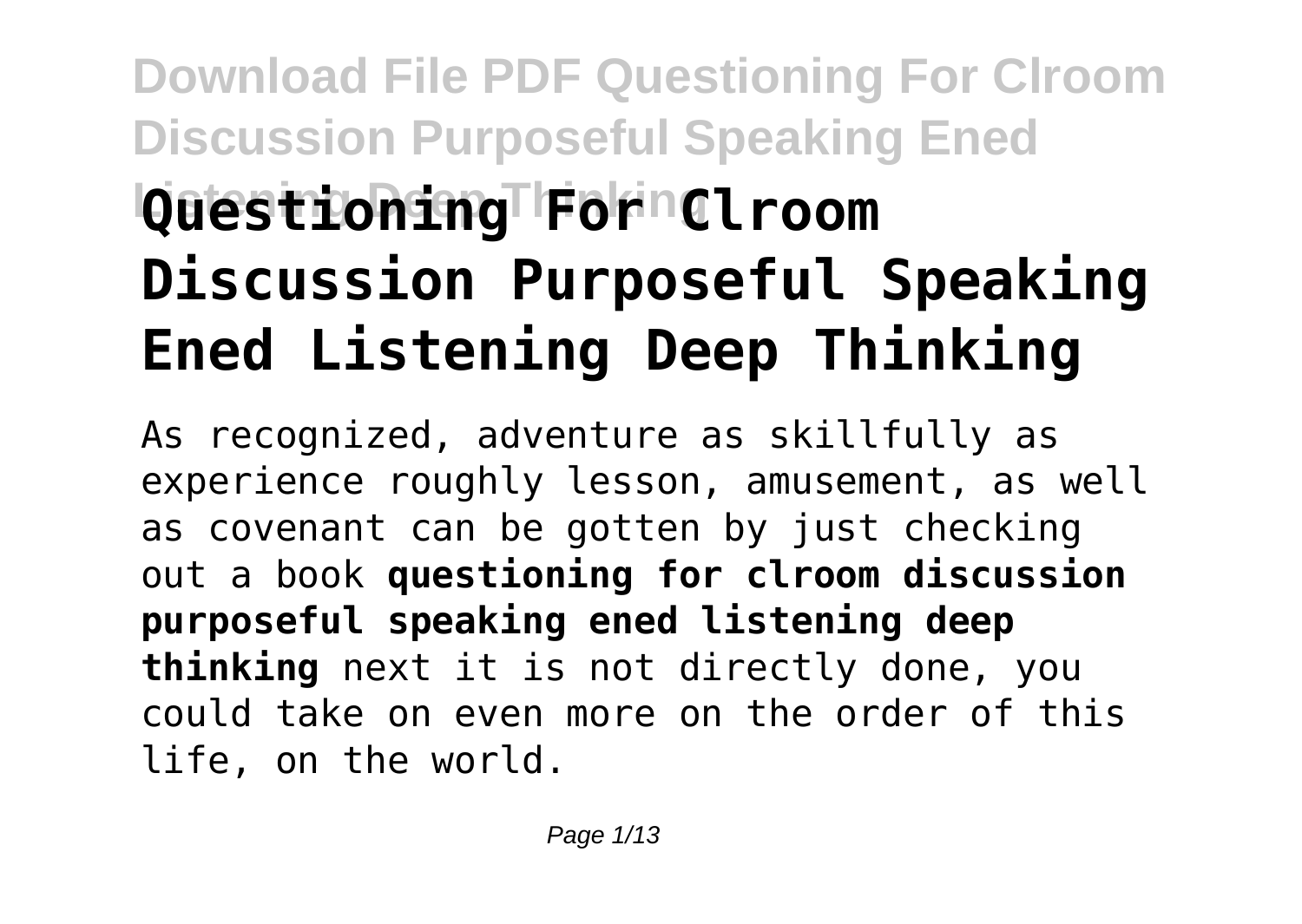## **Download File PDF Questioning For Clroom Discussion Purposeful Speaking Ened** We have enough money you this proper as without difficulty as easy showing off to acquire those all. We allow questioning for clroom discussion purposeful speaking ened listening deep thinking and numerous book collections from fictions to scientific research in any way. in the midst of them is this questioning for clroom discussion purposeful speaking ened listening deep thinking that can be your partner.

*Questioning For Clroom Discussion Purposeful* This series is part of a longer series of questions and answers inviting ... When Page 2/13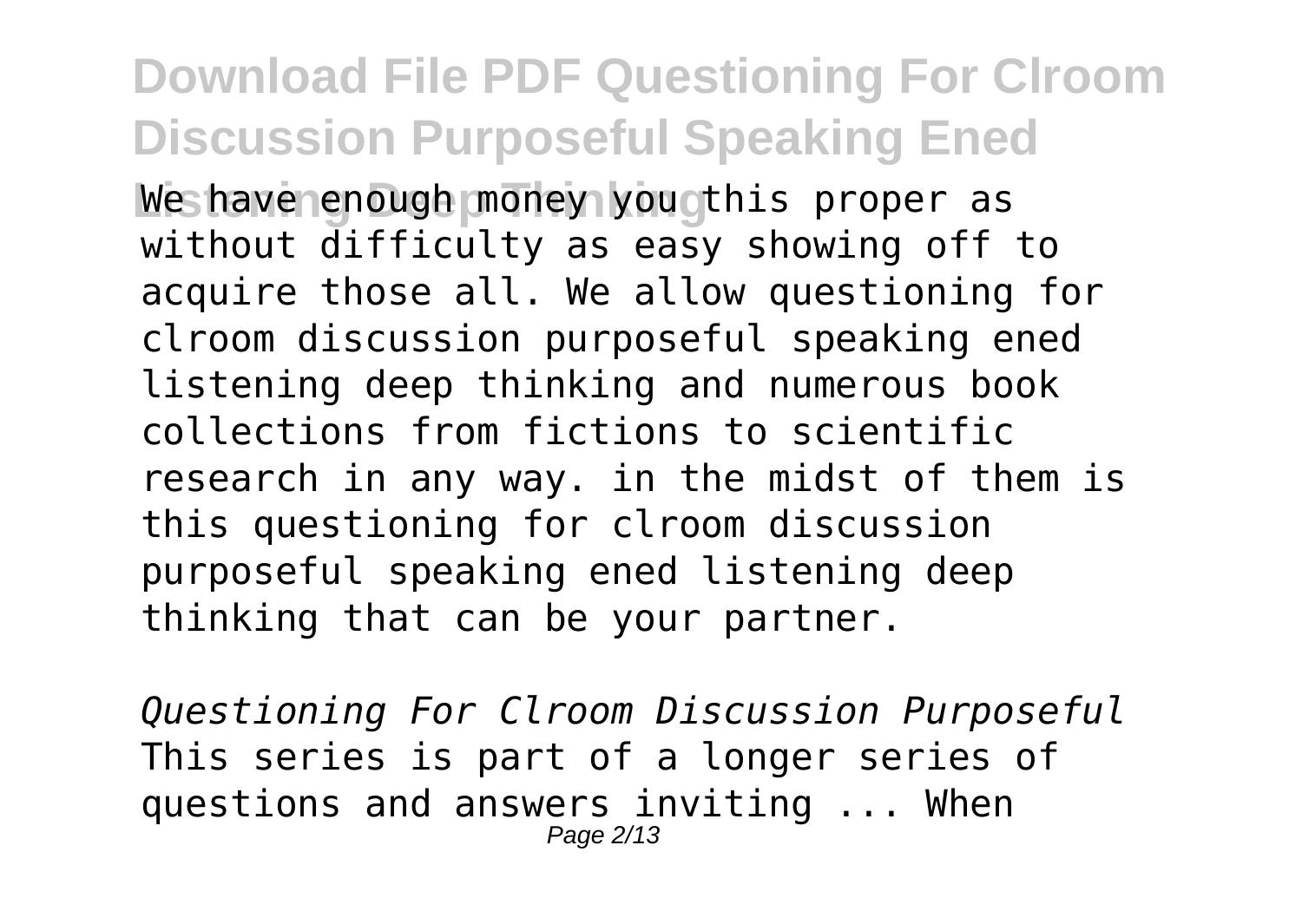**Download File PDF Questioning For Clroom Discussion Purposeful Speaking Ened Listudents chave the Language to contribute to** classroom discussions and are able to express their thoughts on ...

*With Larry Ferlazzo* A campaign to decriminalise illicit drugs is asking people to speak up about their recreational use as a way to de-stigmatise and change the conversation ...

*Coming out about illicit drug use: 'The hushhush attitude has to end'* Note: Ask such questions only if you are able to allocate sufficient ... If the issue is Page 3/13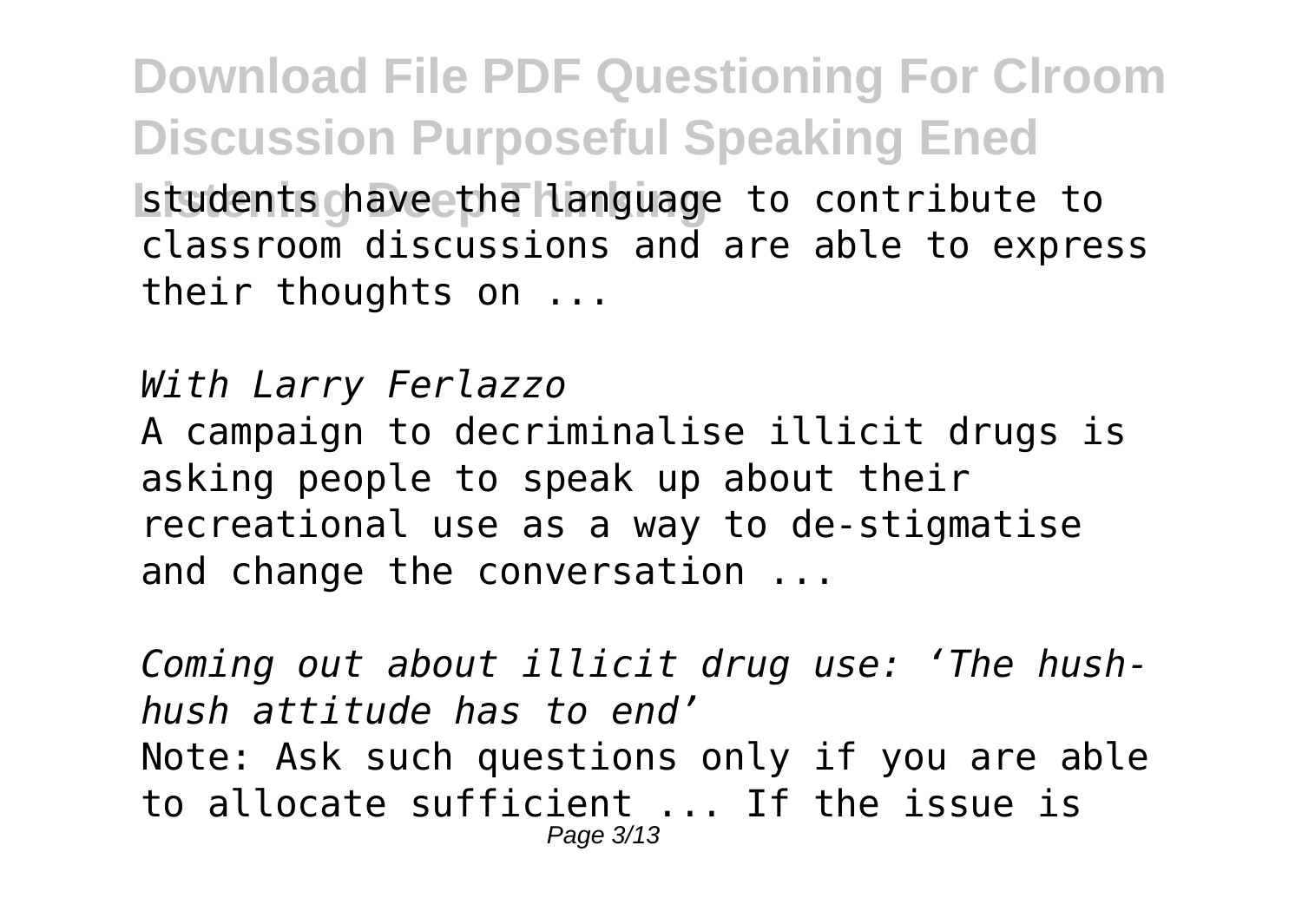**Download File PDF Questioning For Clroom Discussion Purposeful Speaking Ened** hot the focuse of the class discussion: "Although the primary purpose of today's class is  $[X]$ , I want to make  $[Y \dots]$ 

*Diversity and Inclusion* Before that happened, I had often steered clear of grief work. I stayed in the "safer" zones of anxiety and self-esteem. Throughout my tenure working with students in grades four to nine, I taught a ...

*What a Children's Book Taught Me (and My Students) About Grief* Describe the purpose of the study groups ... Page 4/13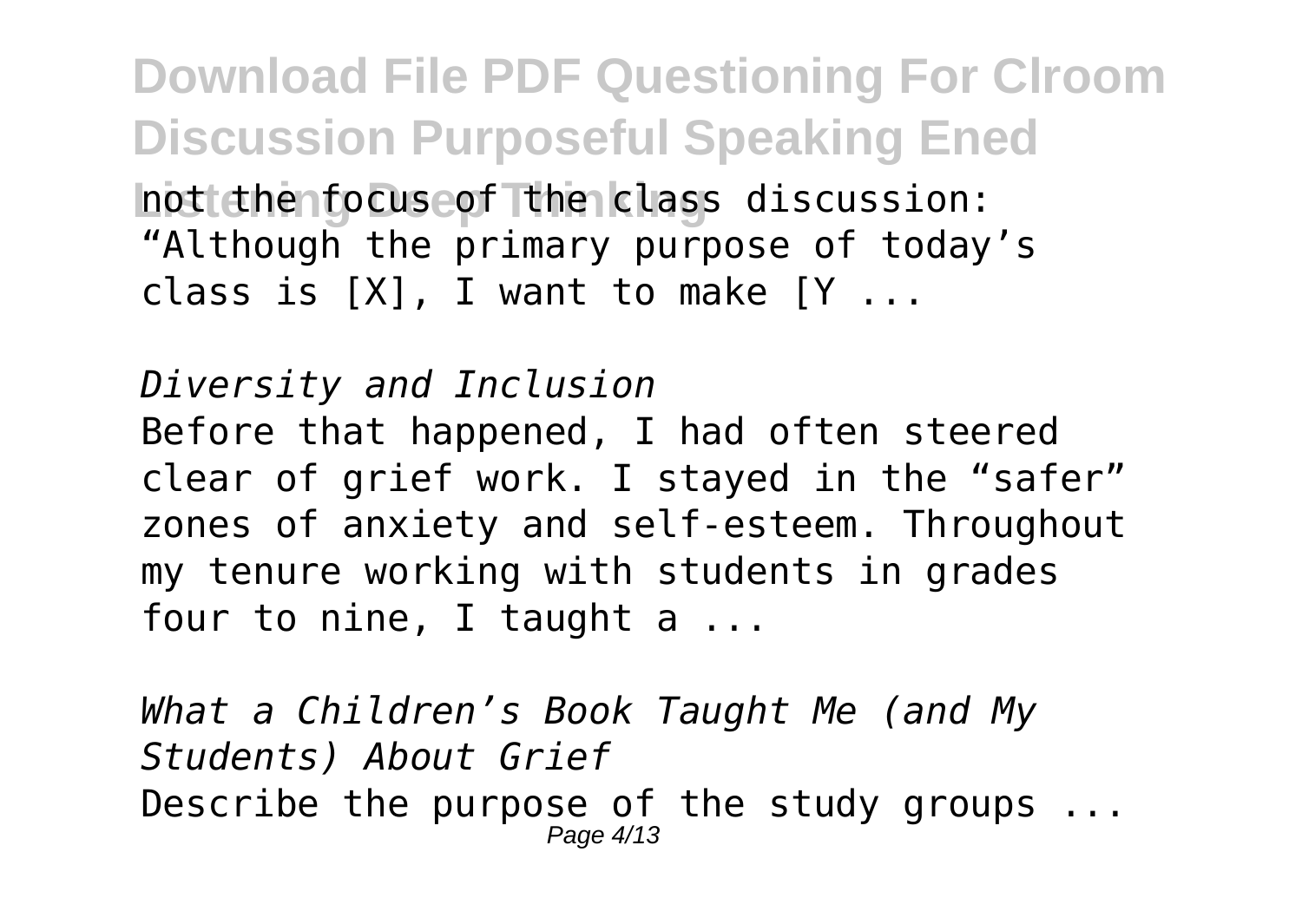**Download File PDF Questioning For Clroom Discussion Purposeful Speaking Ened** Ask students to write questions on the board at the beginning of class. Use these questions to start your discussion. Students will be encouraged to do the ...

*Quick Tips for Teaching* Although accusations of liberal bias in the Ivory Tower are not new, it seems that they have increased in volume, quantity, tenor, and urgency in recent years. What is absent from this argument, ...

*Liberal Bias in the College Classroom: A Review of the Evidence (or Lack Thereof)* Page 5/13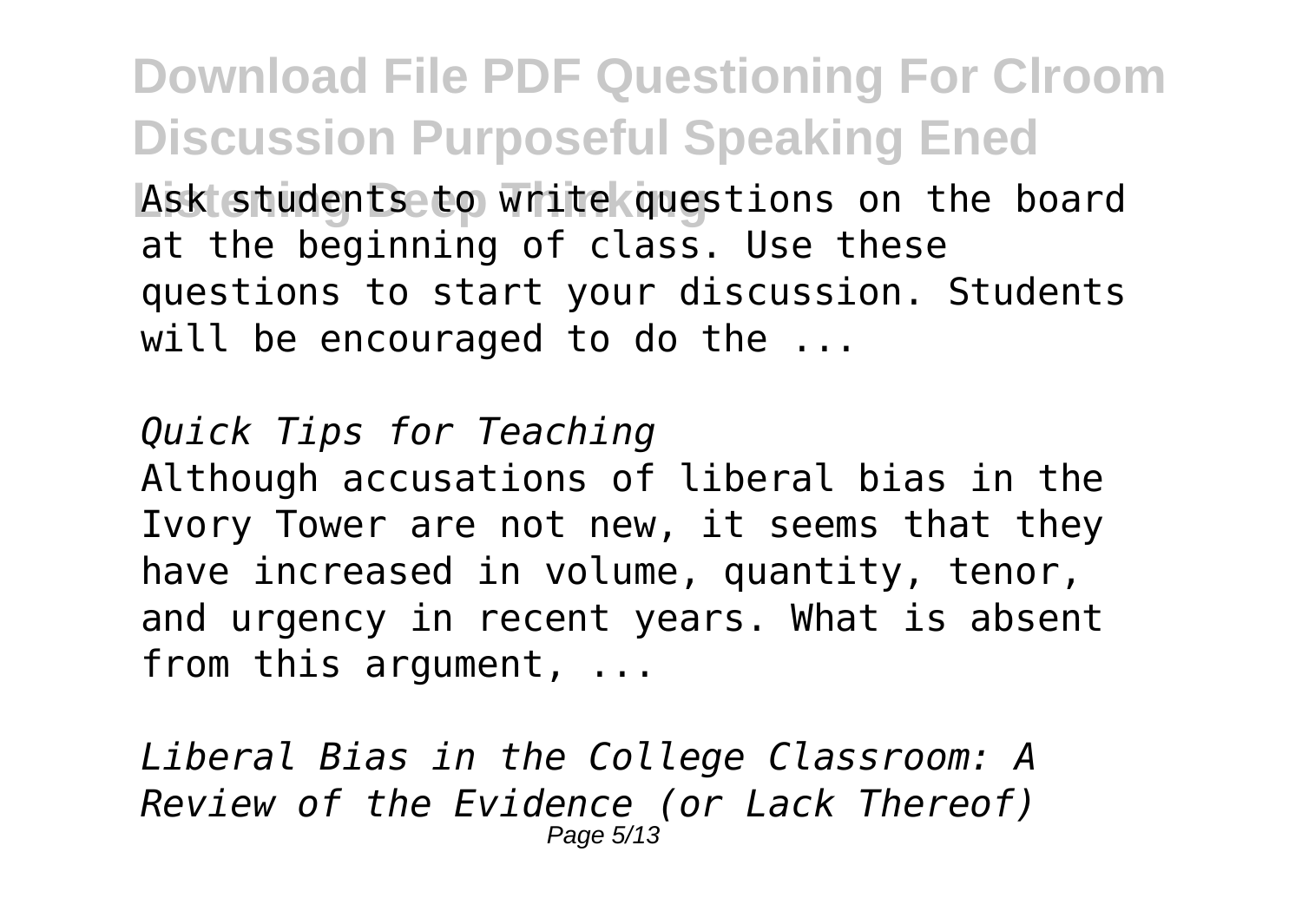**Download File PDF Questioning For Clroom Discussion Purposeful Speaking Ened** Dver the cpast edecade, kadvancements in technology have been game-changers for nearly all industries in the modern world. Poker platforms and the games they ...

*Poker In The 21st Century: How Is Technology Changing Poker Games*

A new sexual assault awareness and prevention training platform that's based on popular entertainment venues in the commercial sector made its debut at the Sustainment Center of Excellence recently.

*New facility brings dynamic twist to SHARP* Page 6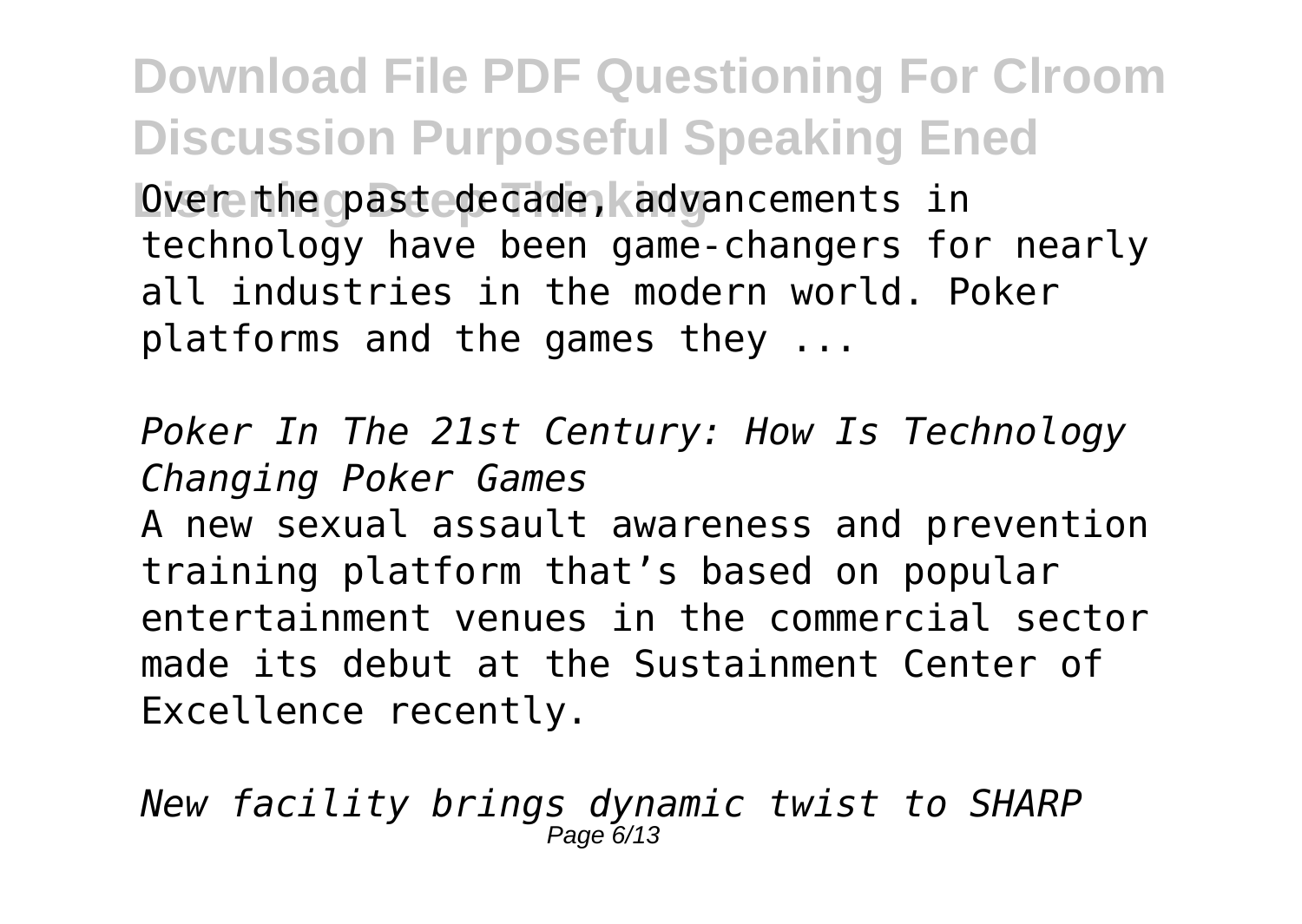**Download File PDF Questioning For Clroom Discussion Purposeful Speaking Ened Listening Deep Thinking** *training* The 'world class universities' tag is being used liberally across higher education institutions in India – but the contradictions within this category are glaring.

*The Pursuit of 'World Class Universities'* Ultimately, the legislation may not gain traction as Texas Democrats left the state Monday to derail the special session.

*Should Texas teachers be required to post lesson information for review?* Page 7/13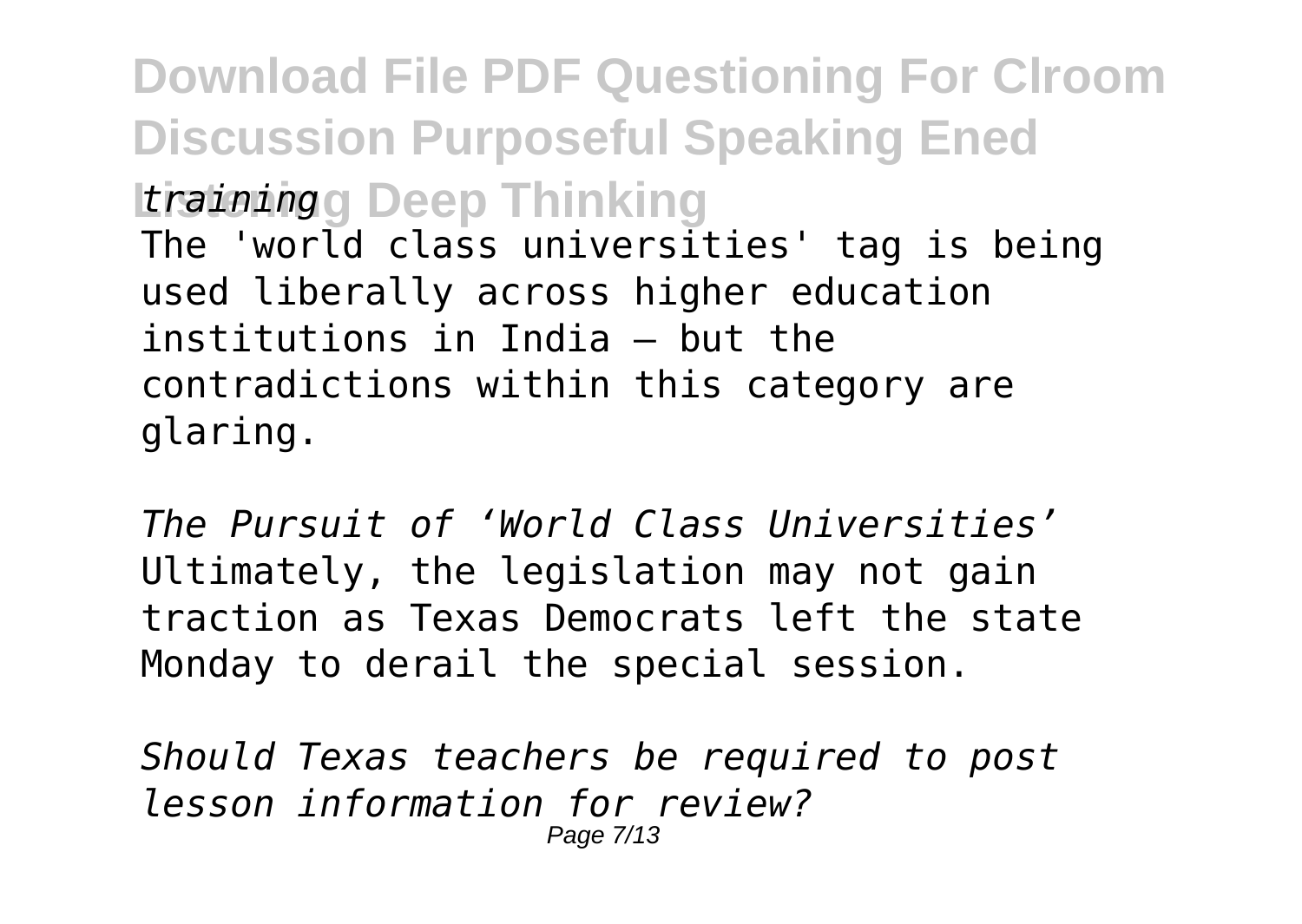**Download File PDF Questioning For Clroom Discussion Purposeful Speaking Ened Listemental readings will include excerpts** from books and articles that raise questions ... discussions. Course Evaluation and Grading 50% of the grade will be based on class participation and 40 % ...

## *Purpose & Profit*

(A drug class is a group of medications ... When used for this purpose, Femara helps lower the risk of your cancer coming back. If you have questions about taking Femara with other drugs, talk ...

*All About Femara*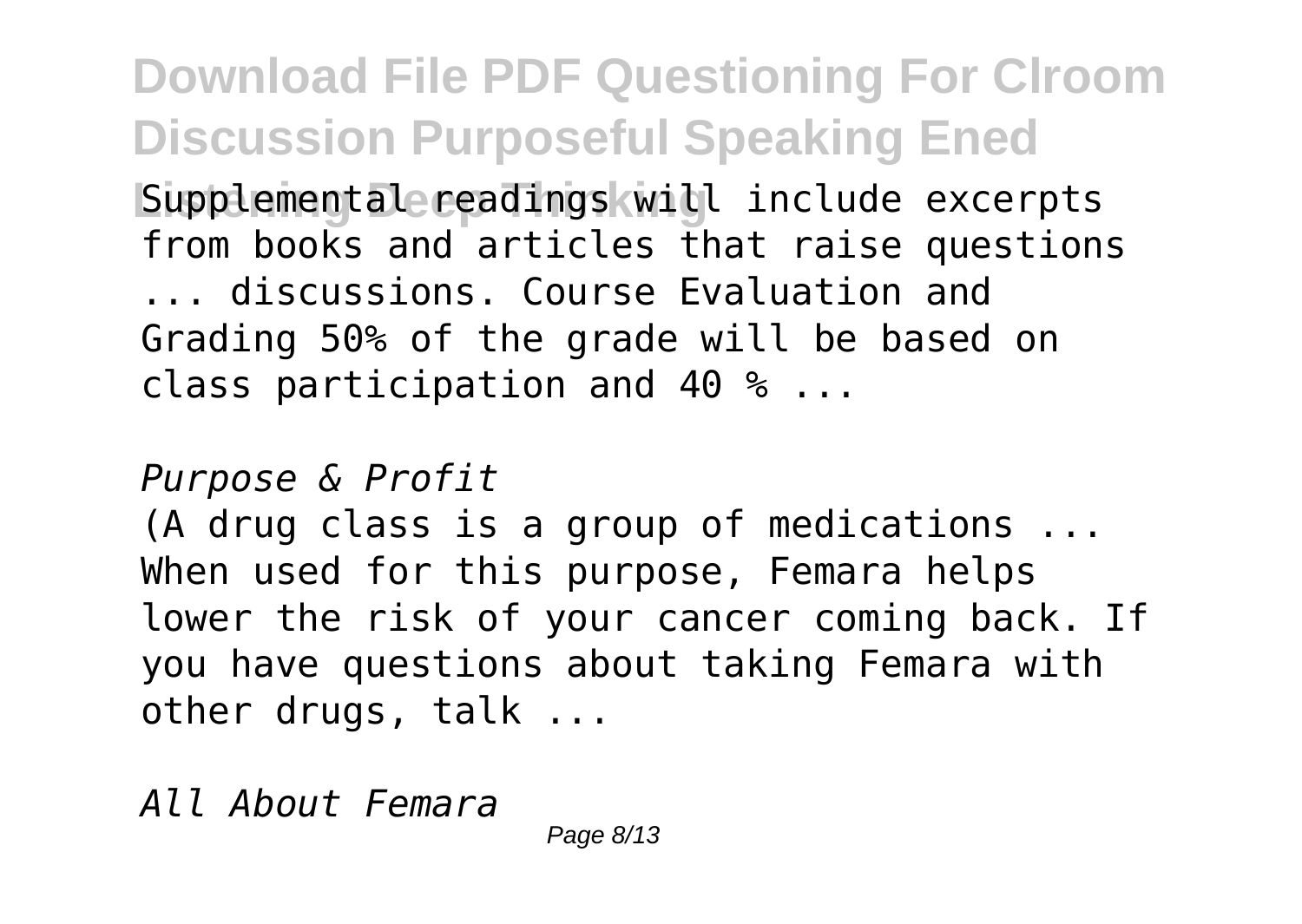**Download File PDF Questioning For Clroom Discussion Purposeful Speaking Ened While contricts of CRT are loudest in states** with conservative legislatures, the conflict has made its way to New York City.

*Critical race theory debate hits New York City public schools* "For all of teachers, regardless of their content area, we want them to understand what are the state standards and what are the expectations ..." ...

*Santa Rosa schools don't teach critical race theory. So why is there teacher training?* "This , in my opinion, is the method for Page  $9/13$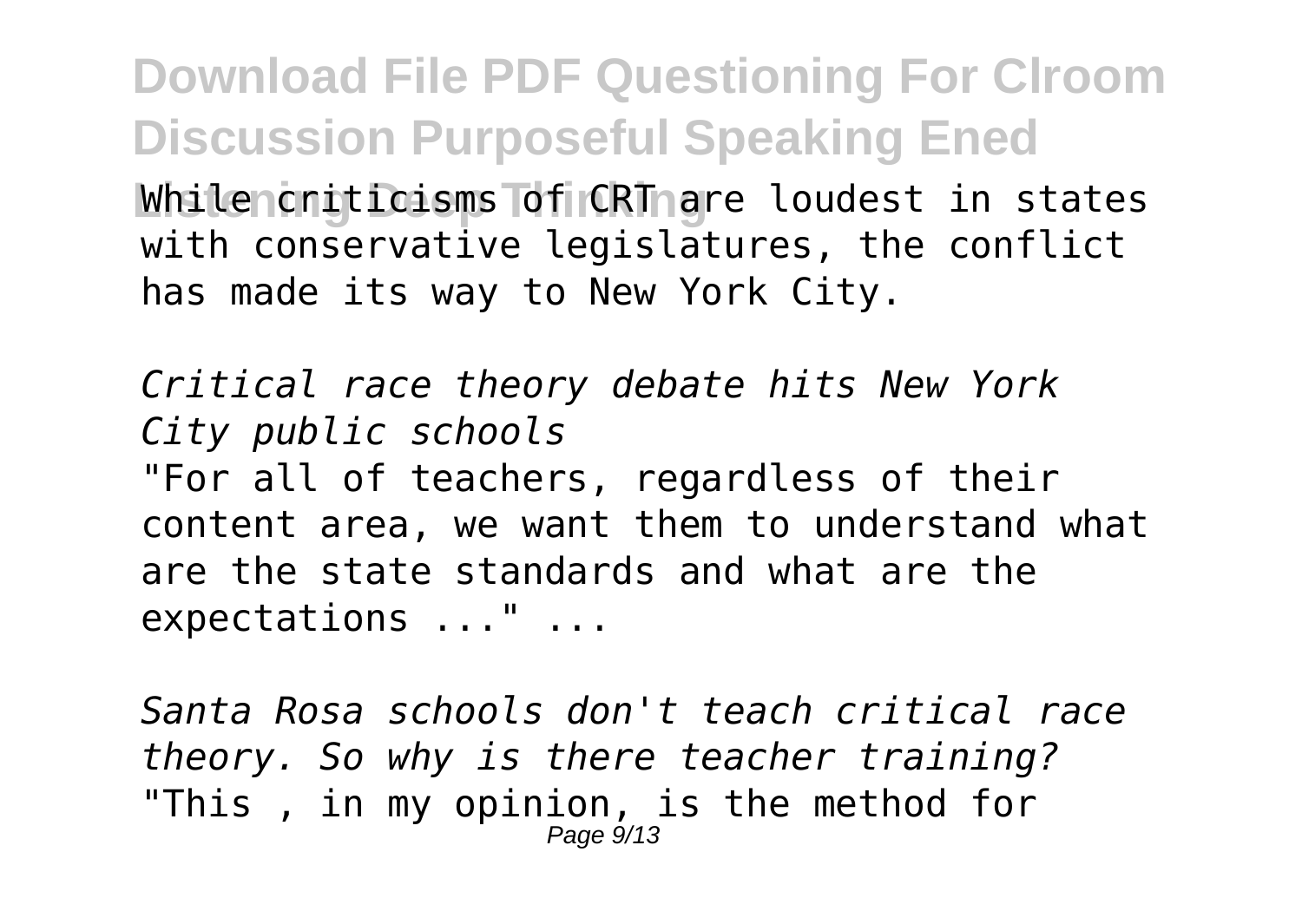**Download File PDF Questioning For Clroom Discussion Purposeful Speaking Ened** removing the Black community at all costs. … It should not be supported by any member of the City Council." -- Bennett Johnson ...

*Concerns About Gentrification, Suitability, and the Civic Center Permeate Public Hearing on Proposed TIF*

"They were asking me questions: 'How do you become the first ... changes to George's election laws were enacted with the purpose of denying or abridging the right of Black Georgians to ...

*Biden Meets With President Ashraf Ghani of* Page 10/13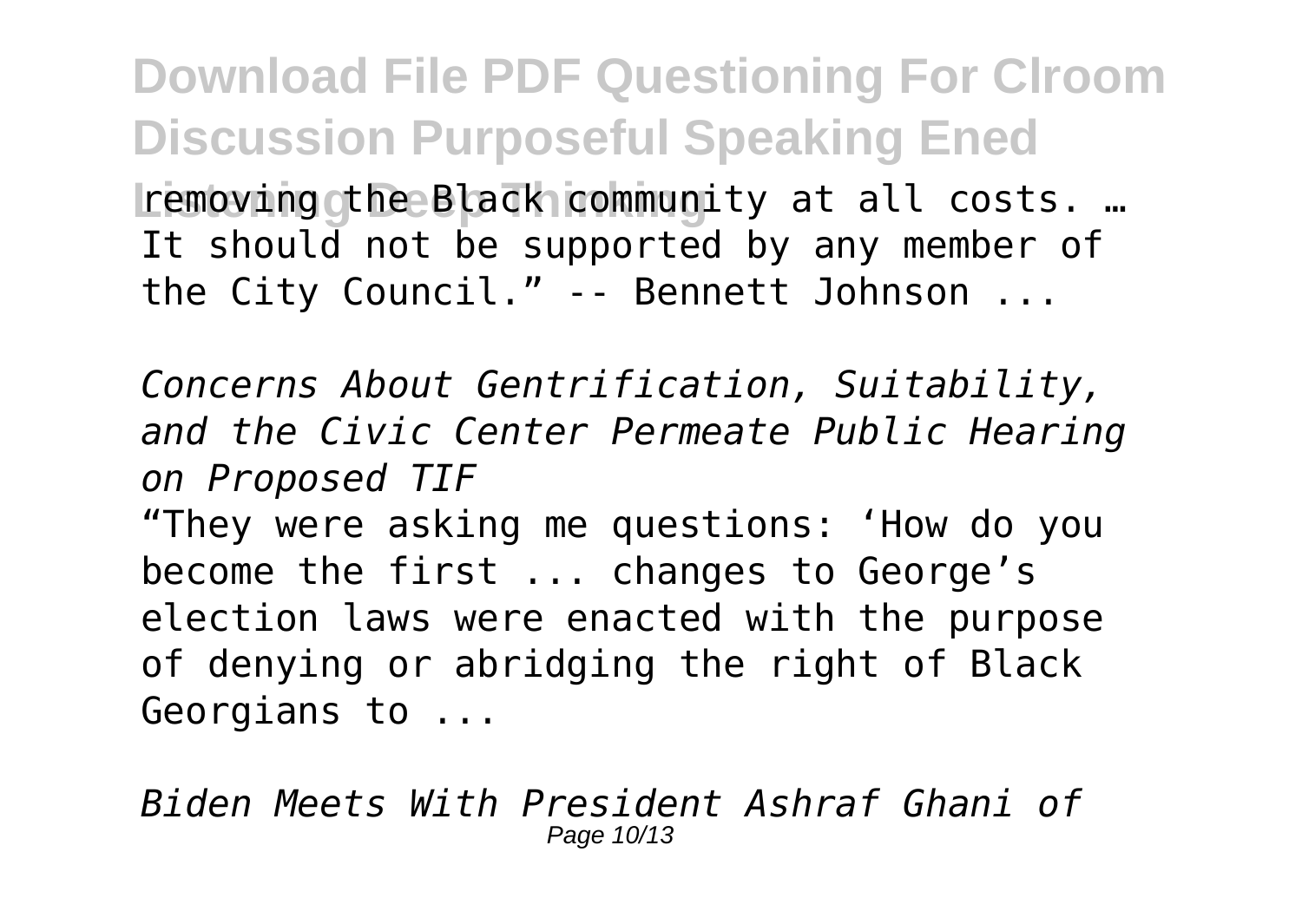**Download File PDF Questioning For Clroom Discussion Purposeful Speaking Ened Listening Deep Thinking** *Afghanistan* MDC Partners Inc. ("MDC Partners" or the "Company") announced today that Institutional Shareholder Services Inc. ("ISS"), a leading independent proxy advisory firm, has reversed its prior voting ...

*ISS Recommends MDC Partners (MDCA) Shareholders Vote "FOR" the Amended Transaction With Stagwell* Reducing news to hard lines and side-taking leaves a lot of the story untold. Progress comes from challenging what we hear and considering different views. Page 11/13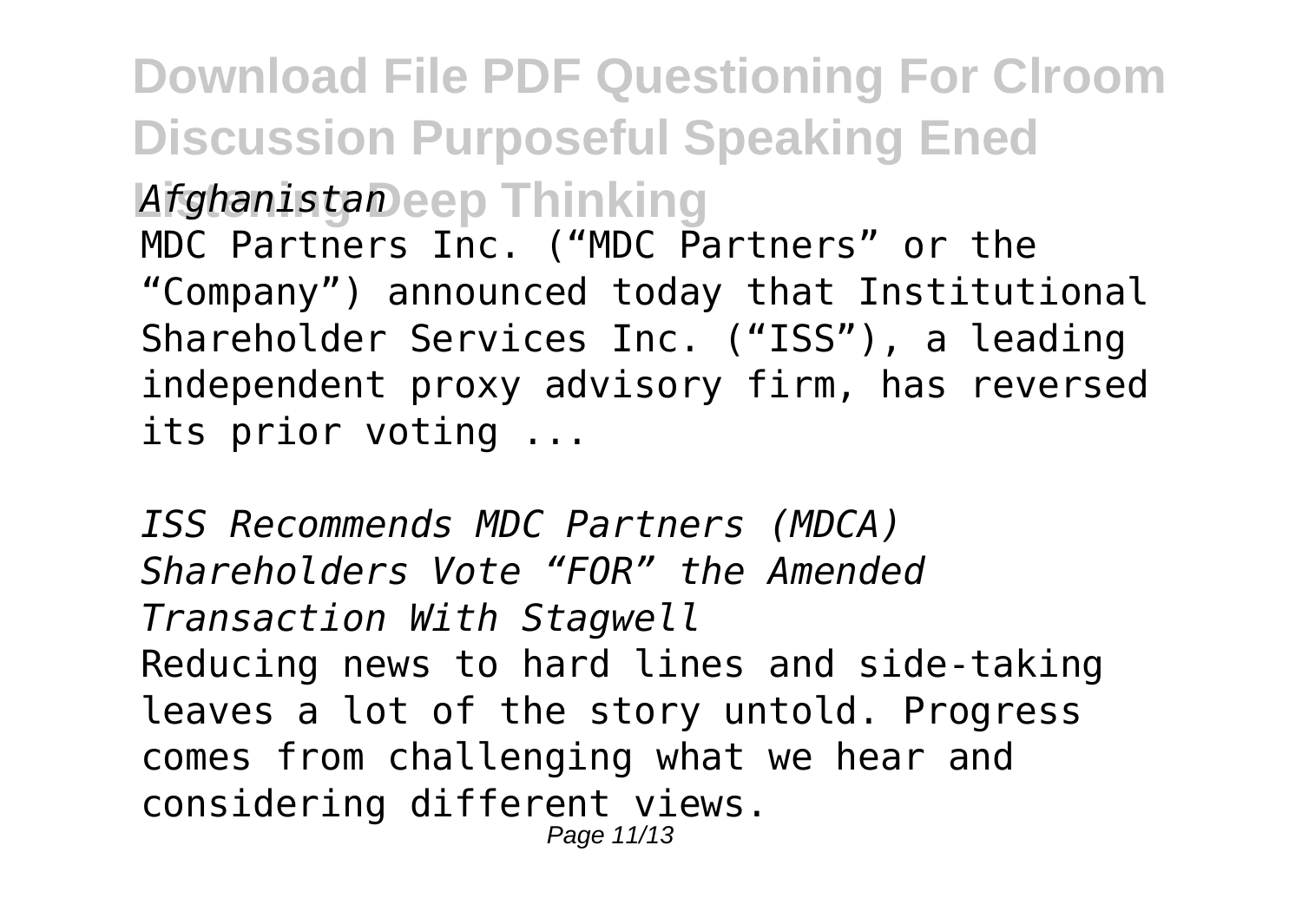**Download File PDF Questioning For Clroom Discussion Purposeful Speaking Ened Listening Deep Thinking** *Today's Premium Stories* Two employees at Arizona's Department of Revenue thought a big tax refund for mining fuel was bad policy. They prevailed, but their careers suffered.

*They stood up against a tax refund that would have cost Arizonans. It cost them their jobs* The senior center staff will respond to phone calls and emails, though we may not be able to respond immediately.